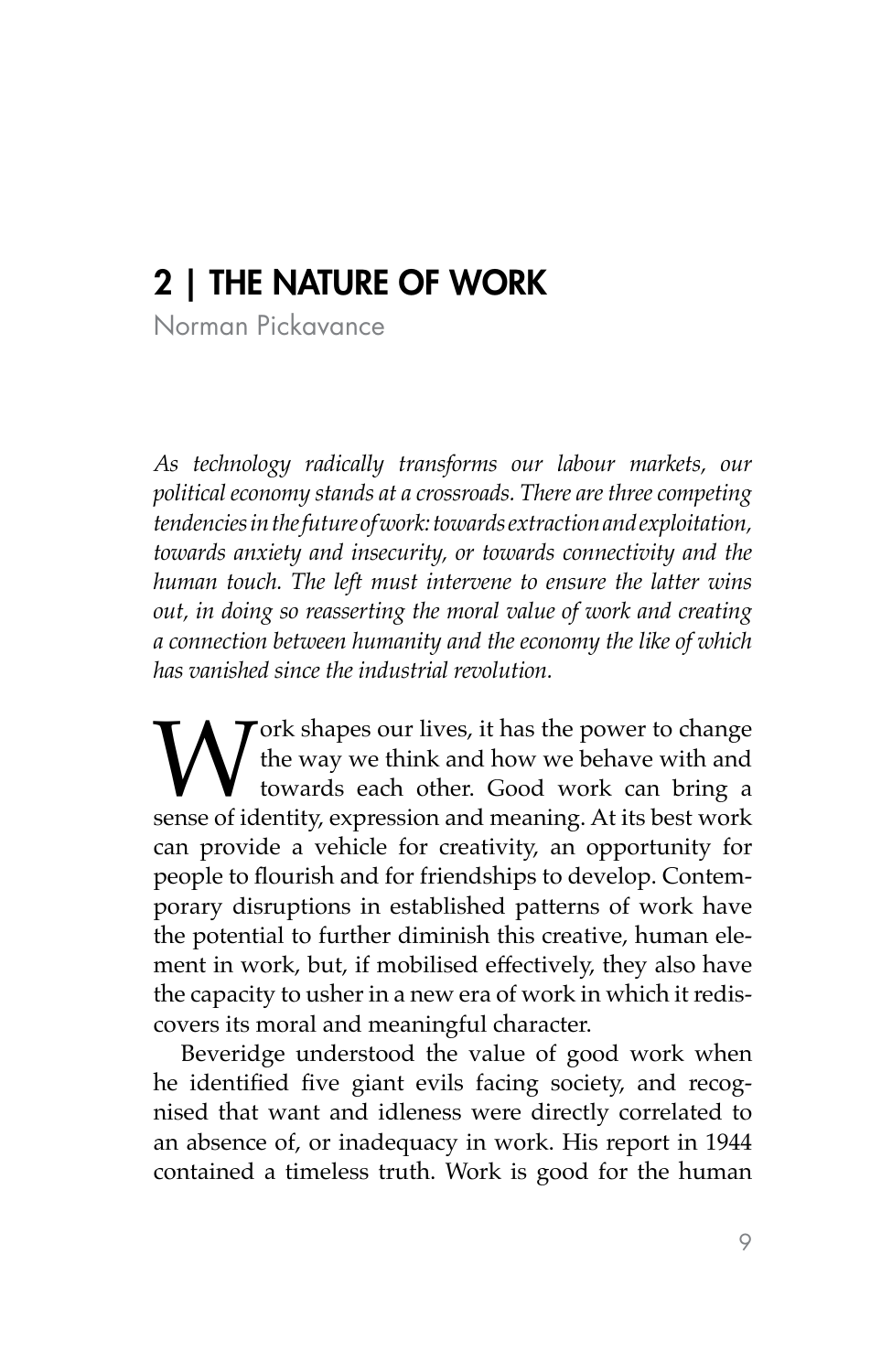condition, its absence is harmful and the provision of good work is central to the creation of a good society. Given this insight, and with the benefit of time and perspective, I would therefore consider adding two more 'evils' to the Beveridge list: drudgery and penury. Both are caused when work is devalued to such an extent that it has the capacity to erode a person's basic sense of self, trapping them in in-work poverty such that their very humanity and spirits are sapped.

The nature of work therefore extends beyond economic discussion about rates of pay, it provides a vital building block in the way we choose to live our lives. Seen from this perspective, businesses aren't merely engines of economic growth, but also precious social mechanisms. Through the very nature of the work they create for people, they can at their best act as agencies for human betterment, but at their worst they can be asylums of misery.

Having a distinctive point of view about the nature of work we are creating as a society should therefore be a central concern for us all. Yet in order to have a credible perspective, we first have to fully grasp what is currently happening both within and to the world of business and understand the changes which are already shaping the way work is going to look through the rest of this century.

We are at the beginning of what some have described as a second machine age or fourth industrial revolution. It is a new and highly disruptive era, one in which we will see accepted practices turned on their heads. It will redefine not only the world of work but also the way we lead our lives. Much as steam and coal transferred muscle to machine power, this revolution has the potential to transfer brain power to artificial machine intelligence.

Where will this leave us all?

A complicated, messy picture is emerging. In this essay I have attempted to codify what is happening into three basic scenarios.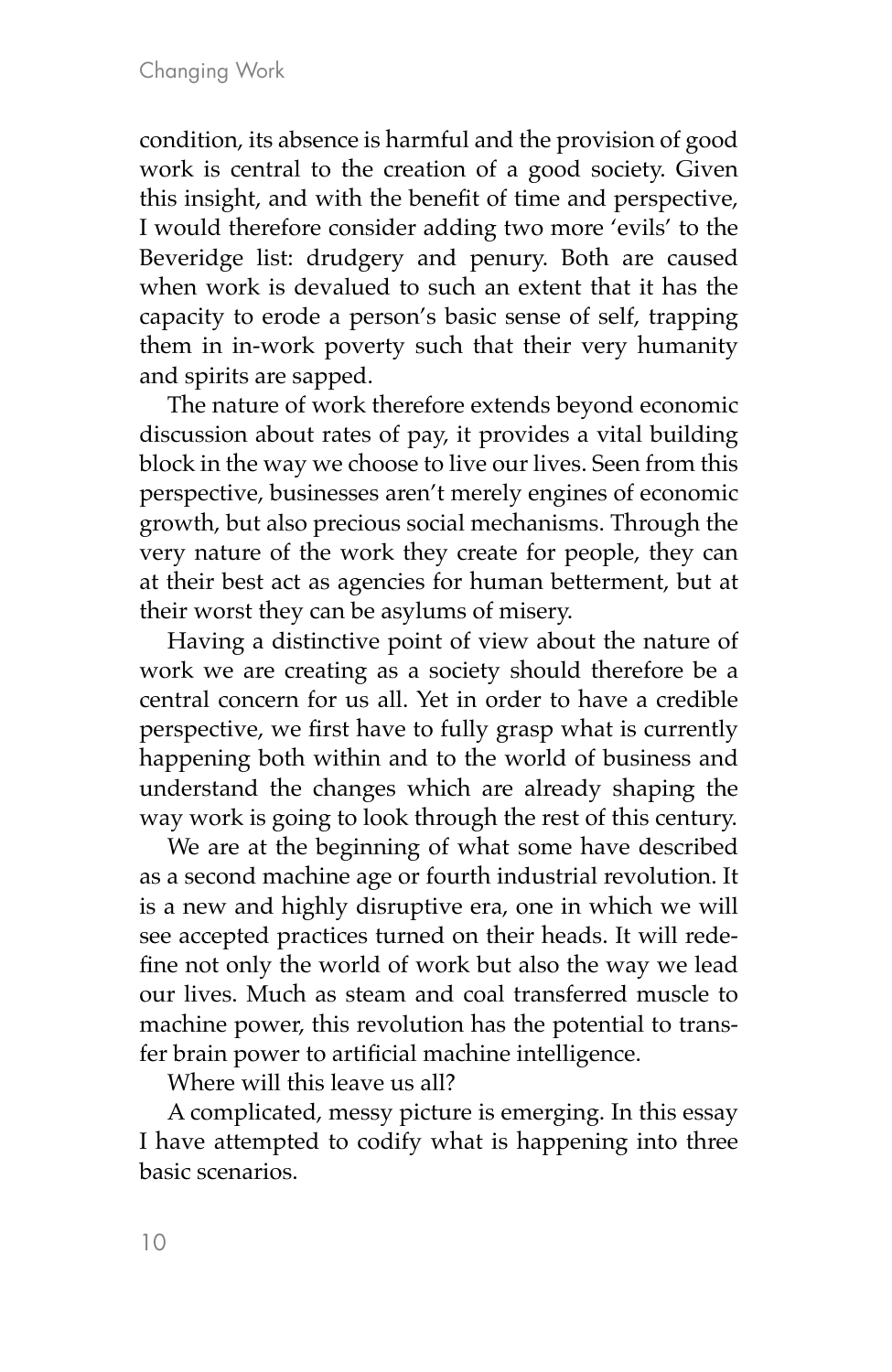### An age of extraction

The first is the 'age of extraction', a world where business believes there is an economic logic in extracting the maximum value for the minimum cost, with no thought given to the human or social consequences. This is a dystopian future designed with people operating as mere cogs inside global supply chains. Welcome then to the dark side of the gig economy, where low productivity, low pay and low job security masquerade as efficiency, freedom and opportunity.

In the age of extraction, businesses find little incentive to invest in capital equipment, or to train their workforce. The result is commoditised workers with minimal rights, and little voice in the workplace. At its worst this world has already ushered back in bonded labour and human trafficking, rife again in producer countries and creeping into the UK, as workers on the factory fishing vessels operating off the coast of Scotland will testify.

We also see it in the mega warehouses that shadow the motorway networks, with people undertaking low-skill tasks as temporary or agency contractors on zero hour contracts; where products ordered online are taken the last mile or so to your home by drivers with the status of self-employed workers. For more technical or tailored tasks this is the world of the freelancer, working on short term contracts without job security or rights to the sick-pay, holidays or pension provisions of their fellow, permanent colleagues.

Some would say a highly flexible workforce is a recipe for efficiency. However, all the evidence shows the opposite, that productivity in one of the world's most flexible labour markets somehow lags the more human-centric models of Scandinavia.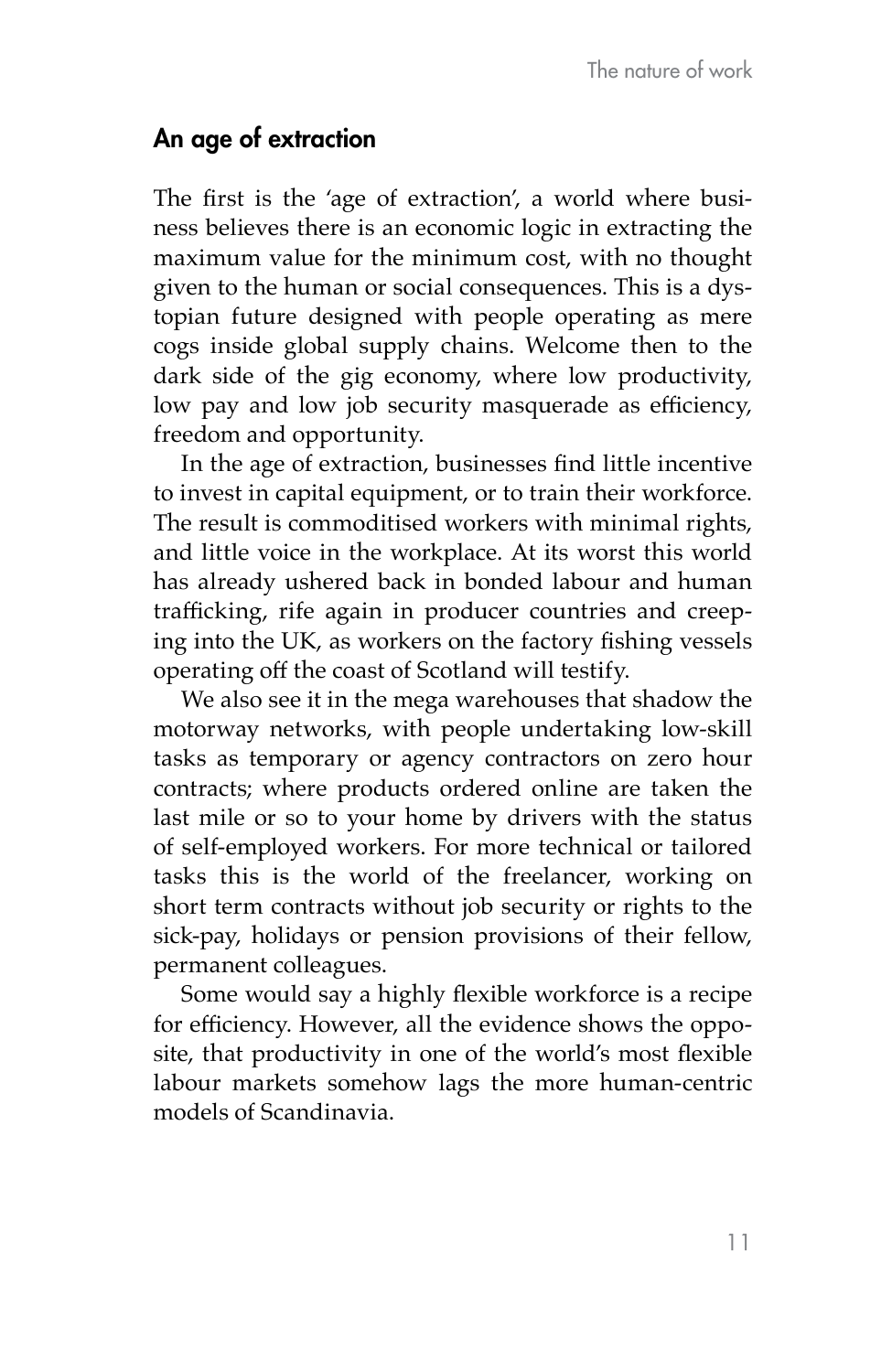## An age of anxiety

A second scenario is also emerging, an 'age of anxiety', disguised as a world of aspiration. It is a world where business is being radically reshaped by new technologies. A robot revolution, leading to what business claims will be 'fewer but better' jobs. The revolution will impact everyone, from sectors where there have traditionally been large numbers of lower skilled jobs, like retail, to the professions where artificial intelligence and algorithms will perform the data capture, number crunching and analytical tasks currently performed by qualified groups of accountants, lawyers and insurance and bank workers.

Academics at Oxford Martin University predict up to 35 per cent of jobs in the UK could go as part of this robot revolution. This then gives us the 'hour glass economy', divided between the few people at the top doing intellectually challenging and complex work and the many at the bottom with no access to secure work and little chance of ever escaping their fate. The content of the 'better' jobs that are left can sound fascinating. However, work is moving in the opposite direction for too many people, as the last vestiges of humanity in the workplace are being sucked out from their jobs.

It is as a consequence an increasingly unhappy, unequal and unstable world, where economic insecurity and mental illness stalk everyone's worst nightmares.

## An age of connectivity

An alternative world of work is also emerging, one which places greater value on humanity and has the hallmarks of greater connectivity. In this world, technology enables rather than defines the future, and the highest value is placed on working with, and being of service to, each other. This alternative world foresees large organisations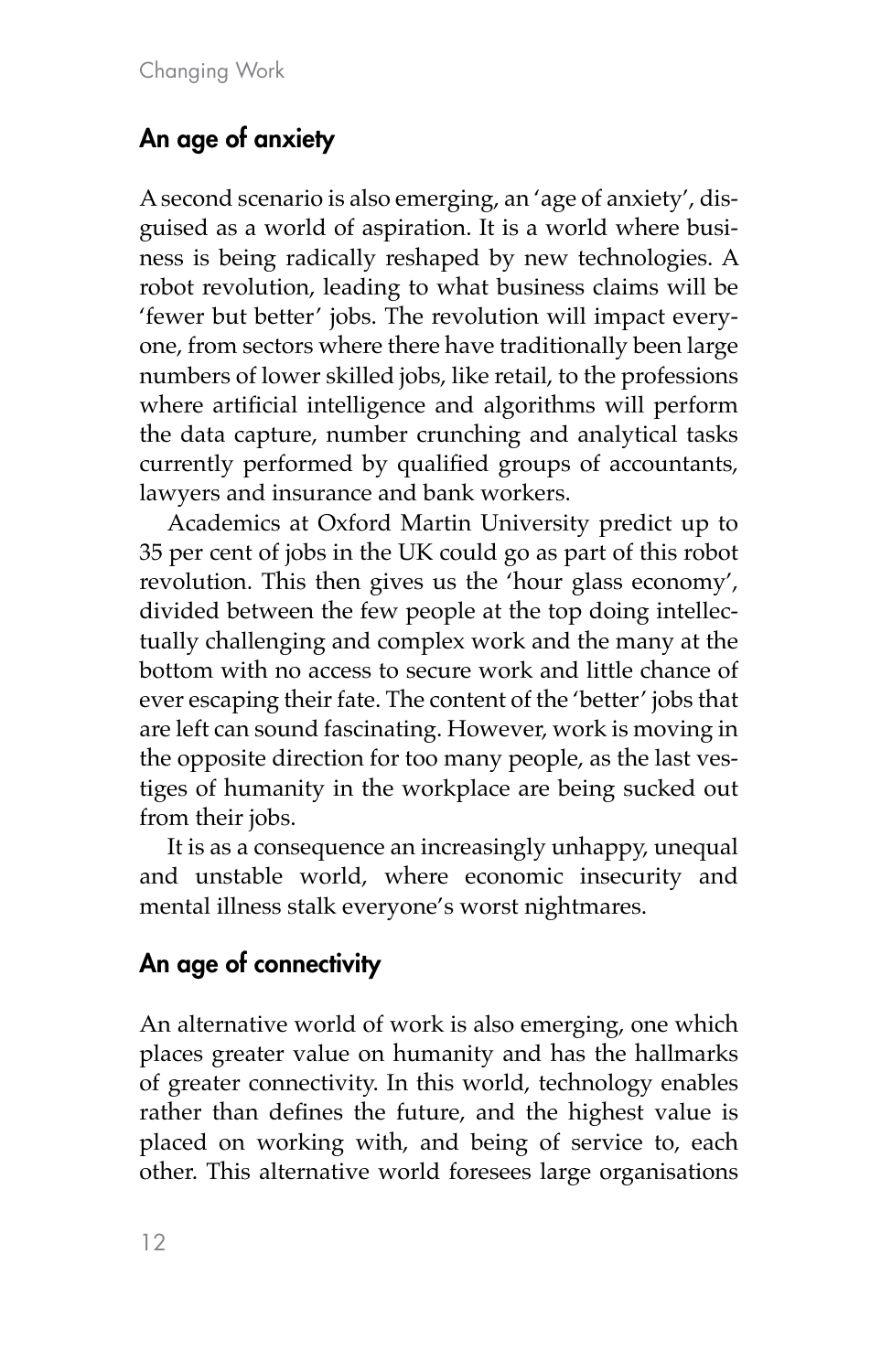surviving only if they provide a greater human touch and a heightened sense of community in the way they deliver their products and services to customers.

It would be a world where smaller -scale organisations are able to compete with global behemoths because they are combining technology and community to form new ecosystems of work. This future model puts personal relations and 'making' skills back at the heart of commerce. This then is a truly social economy, where people recognise that there is value in what they personally contribute, create and share.

This is a future where people bring their whole selves to work. It is a world where individual 'makers' and small businesses are able to offer their wares to the whole globe on shared accessible platforms. Where advanced technology is enabling a new wave of distributed manufacturing, and people can produce highly sophisticated products on a micro level. It's a world where unique ideas, innovation and authenticity can and do compete with scale.

It suggests a more artisanal environment, where people value unique things over mass-produced products and the handmade over the machined. It's a world which supports a 'circular economy' where quality products are built to last and can be reused, repaired and recycled rather than thrown away. It may seem inefficient to think of an economy where things are repaired rather than dumped, but with the internet of things, technology will enable complex diagnoses to extend the life of products and move us decisively away from a throwaway consumerist society.

For those who struggle to imagine how such a shift could take place we only need look at the boom in Britain's micro-breweries, a trend which global mega brewing brands are struggling to react to. Cities such as Sheffield now have over 50 brewers making craft beer, cumulatively employing hundreds of people. This sense of creativity,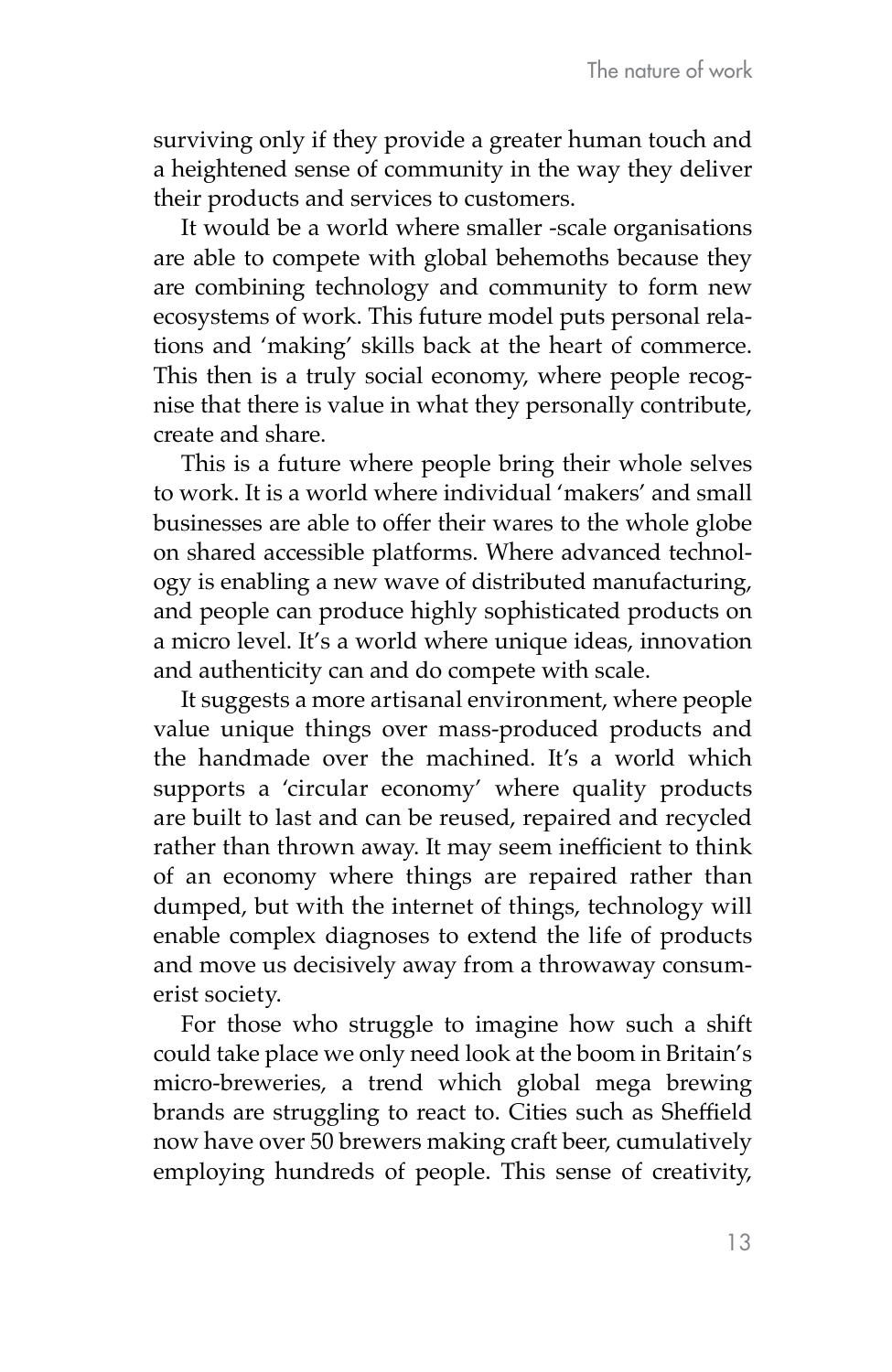craft and community combined is the signature of this new work environment.

Another example of how creativity and craft are combining is emerging out of the use of 3D-printing in the eyewear industry. In some ways, the possibilities provided by new technology are bringing the eyewear industry back to its origins. Back in the 18th century Clerkenwell and Farringdon in London were the centres of an international industry dominated by hundreds of tiny workshops performing eye tests, shaping lenses and making frames. Whilst the UK industry grew and experienced a boom under the free spectacles era of the early NHS, it collapsed after privatisation moved production offshore.

However, in the past five years acetate cutting machines used in frame manufacture, that once cost upwards of £1 million, are now accessible to new entrants at as little as £3,000. As a result new businesses are springing up. Highly entrepreneurial, they have funded their growth thanks to crowd-sourcing and multiple investors putting in small amounts of cash, all from within their community.

Deb Oxley, CEO of the Employee Ownership Association, says this crowd-funding trend is appealing to many tech start-ups, who are increasingly interested in shaping environments where people can work collaboratively, sharing in the fruits of their labours. It is a mini-revolution in its own right and in many ways reminiscent to the development of the co-operative movement.

It shows how the quality of the work and the community in which it happens are interwoven environments in which small has finally become beautiful again. This pattern is not only about small entrepreneurial activity. The prices of solar and wind-power generation are now within reach for individuals or communities and battery storage means that communities can become fully selfsufficient. As a result a new kind of interdependency is emerging where all aspects of the economy intersect: small